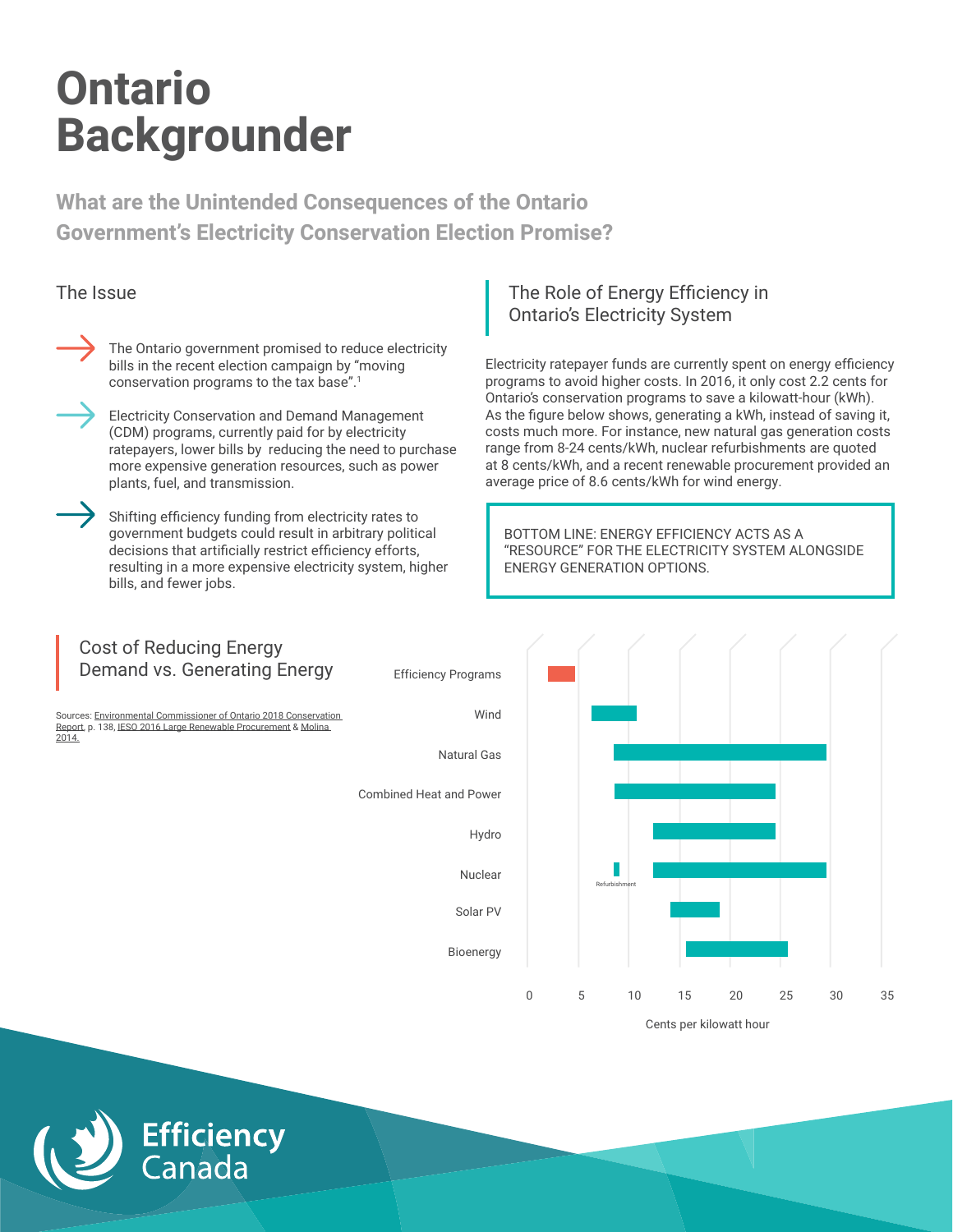#### How are energy efficiency budgets and targets determined?

The targets and budgets in the current 2015-2020 Conservation Framework are informed by an efficiency potential study, which estimates the energy savings that are cost-effective and achievable.2 This efficiency potential informs the operations of Ontario's Independent Electricity System Operator (IESO) and the Ministry of Energy's Long-Term Energy Plan. In addition, programs must pass a cost-effectiveness test to ensure benefits outweigh costs.<sup>3</sup> All energy savings are then verified and evaluated to prove that programs are making a difference.<sup>4</sup>

BOTTOM LINE: CONSERVATION PROGRAMS FACE A SERIES OF RIGOROUS TESTS TO ENSURE EFFICIENCY IS LESS EXPENSIVE THAN GENERATION OPTIONS.

#### Is energy efficiency needed to lower electricity system costs in the future?

Yes. Ontario's Independent Electricity System Operator (IESO) is projecting shortfalls in capacity occurring as early as 2023, as nuclear plants retire and are refurbished. The shortfall will be 1,400 MW in 2023, 3,700 MW in 2025, and even higher if existing generation contracts are not renewed.

It will be important to not disrupt conservation programs, as new program plans are projected to reduce capacity needs by 1,000 MW in 2025.<sup>5</sup> To manage the shortfall more conservation and demand management programs could be needed.

BOTTOM LINE: CONSERVATION SPENDING COULD PROVIDE THE MOST COST-EFFECTIVE SOLUTION TO AVOID A LOOMING ELECTRICITY CAPACITY SHORTFALL.

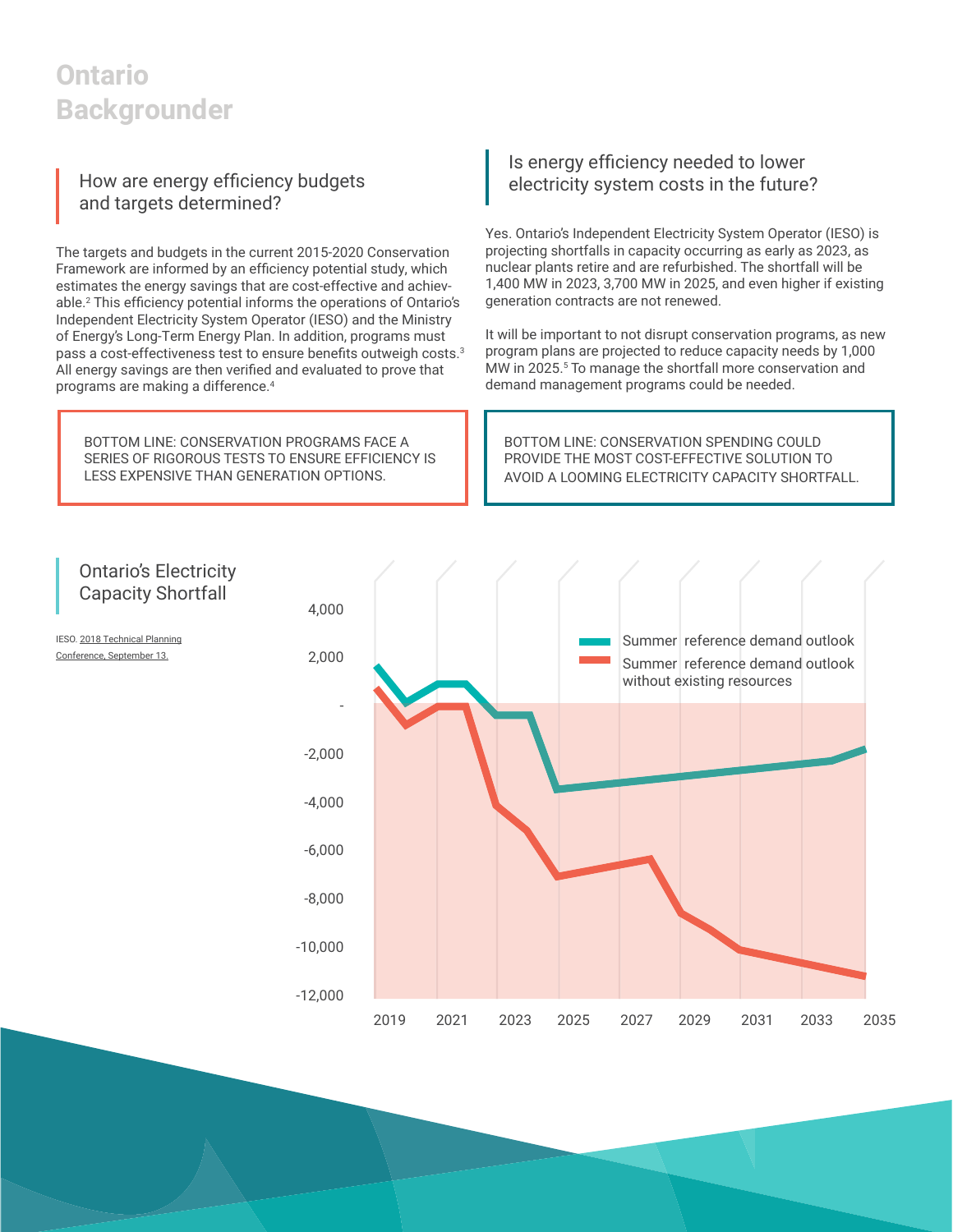#### What about the Made In Ontario Environment Plan?

Choosing generation options over conservation will also create more pollution. In Ontario, GHG-emitting natural gas generation is typically used to respond to system peaks. An increase in natural gas generation would work against Ontario's recent Environment Plan, which rests on the maintenance of a low-carbon electricity system.

BOTTOM LINE: RESTRICTING CONSERVATION BUDGETS COULD INCREASE POLLUTION IN THE<br>ELECTRICITY SECTOR.

What are the unintended consequences of the government's "tax base" election promise?

The government's election promise appears to be based on an unfortunate perception – that conservation and demand management is a government program rather than an important electricity system resource. Conservation programs meet the same system needs as the power plants that are paid for by electricity ratepayers, thus they should be funded in the same way.

Ratepayer funding lets conservation programs compete alongside generation options to provide the lowest-cost and highest-value electricity services.

If conservation programs are "tax based" the program budget could become politically determined and subject to cutbacks in the face of government budgetary pressures. Placing conservation programs within the volatile annual budget cycle will also make it difficult for electricity system planners to rely on energy savings in their projections and operations, tipping the balance in favour of more expensive generation choices paid for by electricity ratepayers.

While in opposition, the Progressive Conservatives criticized previous governments for making political decisions that prioritized higher-cost energy resources over less expensive ones. If the "tax base" promise leads to an arbitrary restriction of conservation budgets, the government will be doing what it previously opposed.

BOTTOM LINE: "TAX BASING" ENERGY EFFICIENCY COULD PRIORITIZE HIGHER-COST ELECTRICITY GENERATION SOURCES INSTEAD OF LOWER-COST CONSERVATION AND DEMAND MANAGEMENT.

#### Did the government promise to reduce energy efficiency budgets?

No. The promise to "tax base" conservation said nothing about budget cutbacks. A total of \$2.2 billion is budgeted to be spent for conservation and demand management under the 2015-2020 Framework. The PC platform budgeted \$433 million per year to pay for its promise. If programs are "tax based" we should be asking what criteria are used to determine appropriate conservation budgets.

BOTTOM LINE: THE ONTARIO GOVERNMENT DID NOT PROMISE TO REDUCE ENERGY EFFICIENCY SPENDING.

#### What other benefits can energy efficiency provide?

Energy efficiency creates jobs. Macroeconomic modeling showed that 14,000 new annual jobs would be created, on average, between now and 2030 if Ontario were to invest in electricity energy efficiency on par with leading North American jurisdictions.<sup>6</sup>

Energy efficiency provides long-term cost savings to the electricity system, and immediate benefits to those who participate in programs. Energy saving programs can reduce bills for consumers with lower incomes and/or higher energy bills. Efficiency programs can also increase business competitiveness, and thus help maintain jobs and economic activity within the province. Businesses that improve energy efficiency report numerous co-benefits as modernized operations increase employee satisfaction7 , improve worker safety<sup>8</sup>, and reduce equipment downtime.<sup>9</sup>

Considering all the benefits of strategically managing energy demand is particularly relevant to Ontario's electricity system. Ontario experiences peaks at certain times of the year and in high-growth locations. New efficiency strategies can target energy reductions in specific localities and at particular times, to avoid the need to build new generation, transmission and distribution infrastructure.

BOTTOM LINE: ENERGY EFFICIENCY IMMEDIATELY CUTS BILLS, CREATES NEW JOBS, KEEPS BUSINESSES IN ONTARIO, AND PROVIDES SOLUTIONS TO ONTARIO'S ELECTRICITY CHALLENGES.